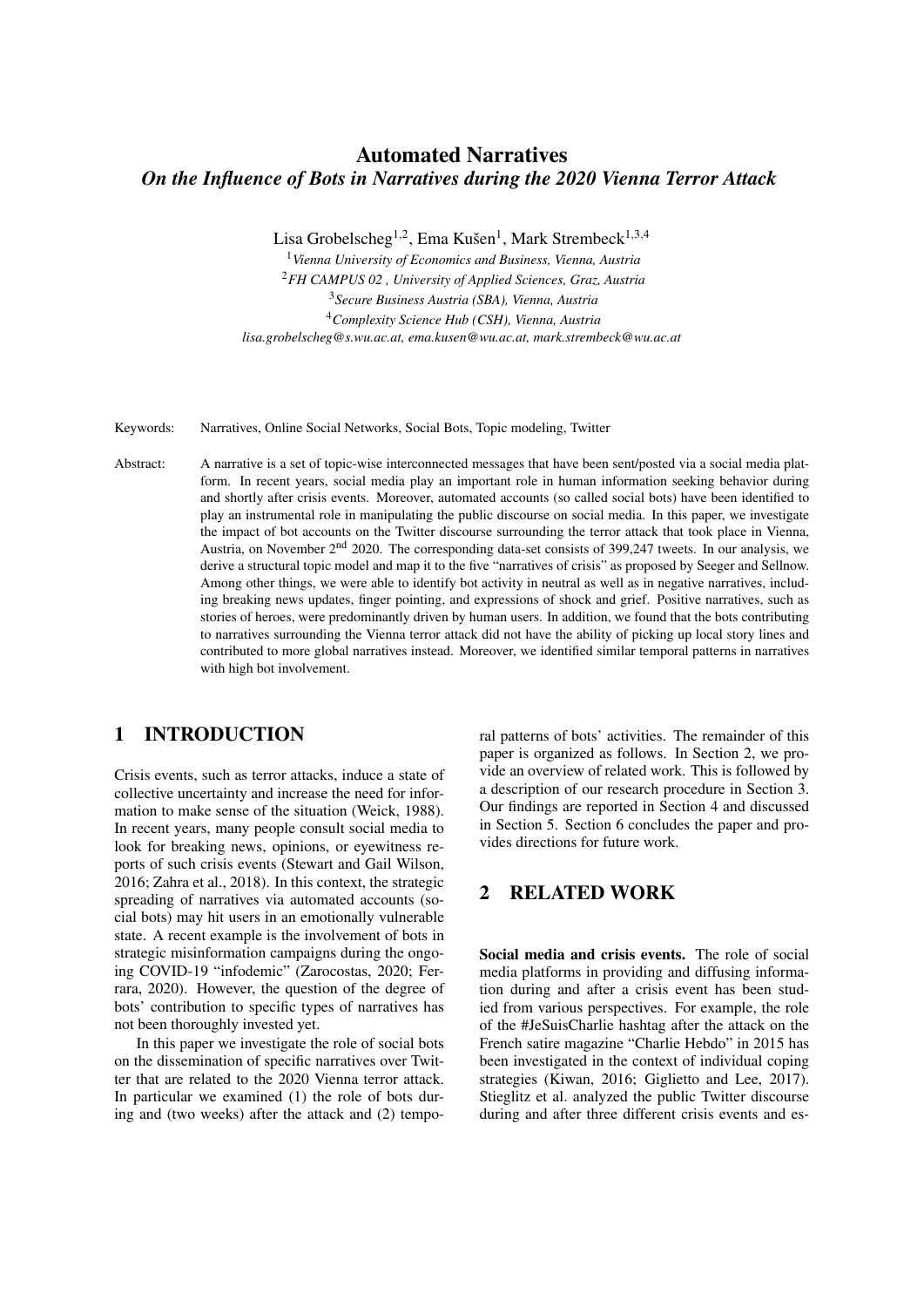pecially investigate the sense-making efforts of social media users (Stieglitz et al., 2018). Another study applied the terror management theory (Greenberg et al., 1986) to conceptualise collective sense-making after the 2016 Berlin terror attack and applied structural topic modeling to identify prevalent narratives and their development over time (Fischer-Preßler et al., 2019). They found that within the first days after a crisis event users primarily share emotional content and information updates and, later on, more opinion related tweets, see also (Kušen and Strembeck, 2021a; Kušen and Strembeck, 2021b).

Bots and narratives. Some studies investigated the role that bots play in the formation of narratives on social media platforms. One of such studies revealed that social bots and human accounts tend to share thematically different hashtags, thereby indicating that bots try to influence the corresponding social media discourse (Allem et al., 2017). Another study analyzed bot behavior related to the COVID-19 debate on Twitter and discovered large discrepancies in topics promoted by humans (mainly public health concerns) and bots (political conspiracies), suggesting that bots try to influence the public discourse during crisis events (Ferrara, 2020). Al-Rawi et al. analyzed bot behavior in the ongoing discourse about climate change and global warming (Al-Rawi et al., 2021). They report that bot-generated messages mainly contribute to narratives supporting climate change sceptics. Shao et al. studied the quality of content propagated by bots (Shao et al., 2018). Their findings suggest that Twitter bots act as super spreaders of lowcredibility content and contribute to its mass exposure. In this light, a study on a mass shooting event found that humans tend to retweet bot-injected content at a higher rate than vice versa, thus concluding that bots play a significant role in the framing of narratives (Schuchard et al., 2019).

As noted in (Wirth et al., 2019), bot-injected content may also lead to uncertainty and unpredictability. Their key findings indicate a strategical contribution of bots to certain conversations. For example, they report that bots tend to be more active in conservative conversations rather than liberal or random conversations. Moreover, in each conversation bots seem to follow a certain predefined procedure – in political conversations, bots share political posts and to a lesser degree spam, while in trending topics bots are predominantly responsible for spam and topic promotion. Furthermore, (Khaund et al., 2018) studied the behavior of bot accounts during four different natural disasters in 2017. They found that bot accounts hijack hashtags related to the respective events in order to disseminate irrelevant information and alternative narratives. Several studies also investigated bot activity in terms of emotional content (Kušen and Strembeck, 2018), pre-defined topics (Wirth et al., 2019), and particularities of their information sharing behavior (Schuchard et al., 2019).

### 3 RESEARCH PROCEDURE

On November 2nd, 2020 a 20-year-old gunman fired shots at civilians in the center of Vienna, Austria. Before the perpetrator was shot dead by the police he killed four victims and injured more than 20 others. The Twitter messages related to the event mainly transported shock, grief, and empathy, as well as hate and disgust towards the attacker. In addition to pure text messages, a number of event-related videos have also been disseminated via Twitter. For example, one video showed three men carrying a wounded police officer to an ambulance, risking their lives as the attacker has not been detained at this point. After the video of the incident went viral, the hashtag #helden (German for heroes), was trending on Twitter in Austria. For our analysis, we collected eventrelated tweets from November 2nd until November 16th, 2020. Our study is guided by the following research questions:

RQ1: *What is the role of bots in event-related narratives during and after the terror attack?*

For the purposes of this case study, we use the concept of the "rhetorical arena" proposed by Frandsen and Johansen (Frandsen and Johansen, 2007; Frandsen and Johansen, 2010). The "rhetorical arena" considers crisis communication as a multi-vocal public space. As opposed to traditional sender-receiver broadcast communication (e.g. government-to-public or organisation-to-public), the rhetorical arena allows any actor to influence crisis communication and thereby create multiple crisis-response narratives. In (Coombs and Holladay, 2014), the authors argue that the rhetorical arena consists of numerous sub-arenas. For this paper, we will interpret these sub-arenas as different narratives in social media. The rhetorical arena concept assumes that every actor has the ability to frame a narrative before, during, and after a crisis event (Gascó et al., 2017). To this end, we examine the topics injected and disseminated by bot accounts and compare them with those fuelled by human accounts. For our analysis, we use the five "narratives of crisis" as proposed by (Seeger and Sellnow, 2016). In particular, Seeger and Sellnow suggest the following typology of crisis narratives:

1. Blame: Accusations, references to actions or rou-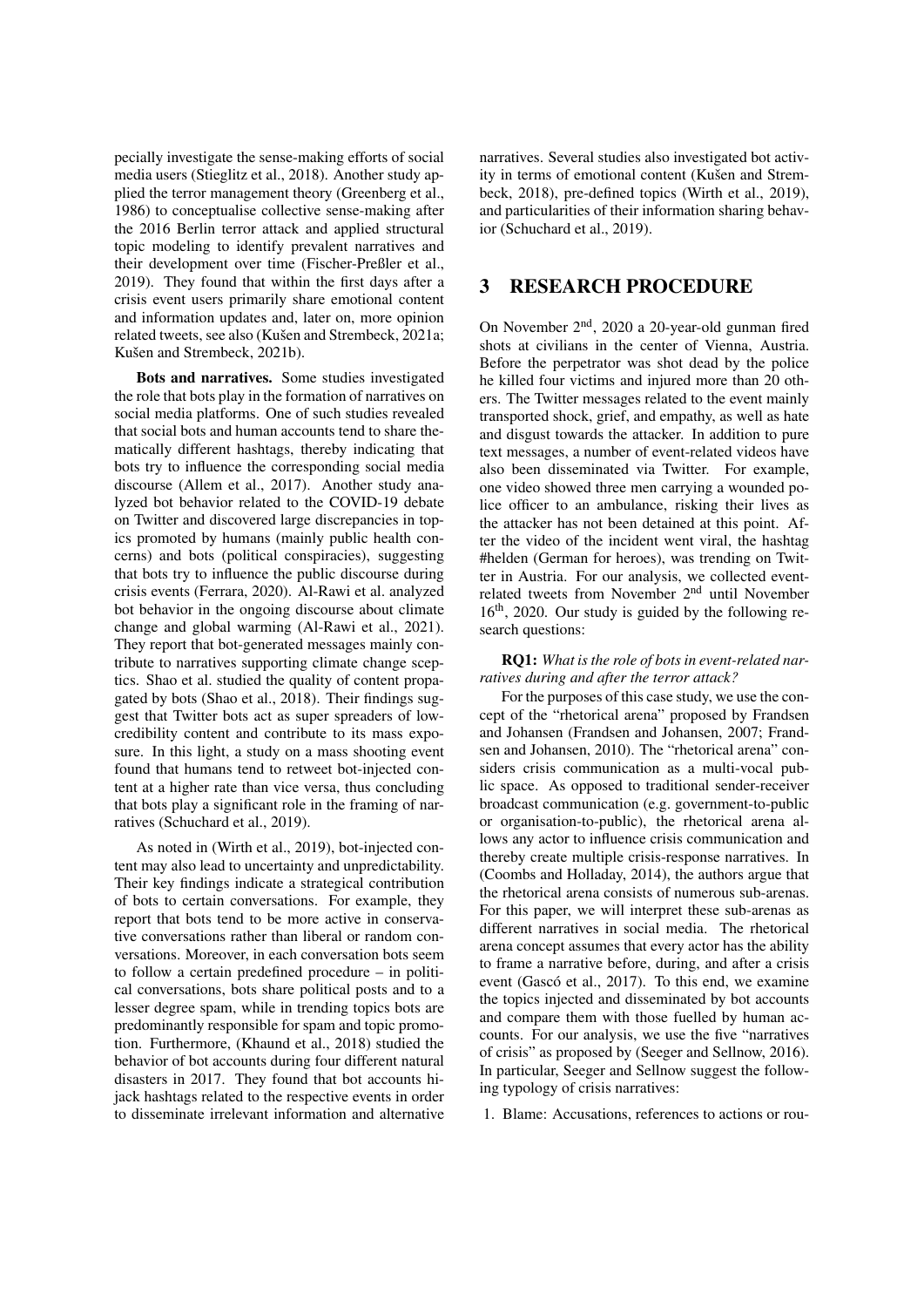tines in the past that would knowingly cause harm or lead to a crisis;

- 2. Renewal: Connections between a crisis and the future, learning from past events, change in structure/policy resulting from the crisis;
- 3. Victim: Personification of harm and damage caused by a crisis, expressed feelings of empathy for victims;
- 4. Hero: Personification of positive, pro-social action in relation to a crisis;
- 5. Memorial: Unity and togetherness of the affected and unaffected community, establish a connection to the pre-crisis state, and frame the crisis in a larger context of purpose and ideals.

As those "narratives of crisis" mainly refer to a post-crisis state, we added a sixth category called "operational update" to account for messages referring to an operational update on developments during the crisis. For the first research question, we analyzed prevalent topics in our data-set, assigned them to a crisis narrative, and determined the extent of bot engagement in the respective narrative.

RQ2: *Which temporal patterns can be observed in the event-related narrative activity of bots?*

Our second research question examines the temporal prevalence of narratives. In this context, we focus on narratives with a high bot contribution and search for patterns behind their activity.

Our research procedure includes five phases.

Data extraction. We extracted tweets related to the 2020 Vienna terror attack using Twitter's Search API and a predefined list of hashtags related to the event.<sup>1</sup> In total, we extracted 399,247 English language tweets. The messages in the data-set have been sent by 114,520 unique screennames, 27,800 of which with a high botscore (see Table 1).

Data pre-processing. First, we removed duplicate tweets (i.e. tweets that include multiple hashtags and have therefore been extracted multiple times). Following (Sasaki et al., 2014; Wang et al., 2017;

Nerghes and Lee, 2019), we kept the retweets in our data-set in order to gain a better understanding of topic prevalence. Although retweets do not represent original content, they allow users to express consent and opinion and thus contribute to a topic's prevalence in the corpus.

Text processing was conducted in R with the structural topic model (stm) package. For our analysis, we also applied the following pre-processing steps: converting to lowercase, removing stopwords, removing punctuation, and removing words with less than three characters (see also (Roberts et al., 2019)).



Figure 1: Tweet distribution for the data extraction period.

Bot detection. For bot detection, we used Botometer's Python API<sup>2</sup> . As discussed in (Daniel and Millimaggi, 2020), bots may have many different characteristics, some of which do not necessarily result in a high bot score. For example, some accounts may only be partially automated and are thus partially operated by one or more human users. Nevertheless, for the purposes of this paper we introduced a binary classification rule to ensure a meaningful interpretation of our results. Following the suggestion of (Varol et al., 2017), we set our threshold for bot accounts at a Botometer score of  $\geq 0.6^3$ .

Exploratory data analysis. The Vienna terror attack happened on November 2nd 2020 around 8 pm. 20% of all tweets in the data-set were posted on the same day and nearly 69% during the subsequent day, whereas tweeting activity rapidly declined after that (see Figure 1). Following the estimates of Varol et al., 9% to 15% of all active Twitter accounts are assumed

<sup>&</sup>lt;sup>1</sup>We extracted tweets including the following hashtags: "vienna terror", "terrorist attack #Vienna", "#ViennaAttack"", "#Viennashooting", "#prayforvienna", "#wienATTACK", "angriff vienna"", "#terrorwien", "#PrayforWien", "#viennaattacks", "#ViennaTerrorAttack", "#austriaAttack", "sorgen Wien", "#Viennaterror", "#ViennaTerroristAttack", "#viennapolice", "#austriashooting", "terror wien", "wien Hintergrund", "vienna background", "#Schwedenplatz", "wien #staysafe", "vienna #staysafe", "#StayStrongAustria", "#zibspezial", "#Nehammer", "#0211w", "@ORFBreakingNews", "#Nehammer", "#0211w", "@ORFBreakingNews", "#Synagoge", "#Schießerei", "#terroranschlag wien", "#terroranschlag vienna", "#schleichdiduoaschloch".

<sup>2</sup>Botometer: https://botometer.iuni.iu.edu/ (see also (Davis et al., 2016))

 $3Botometer$  delivers scores between 0 and 1.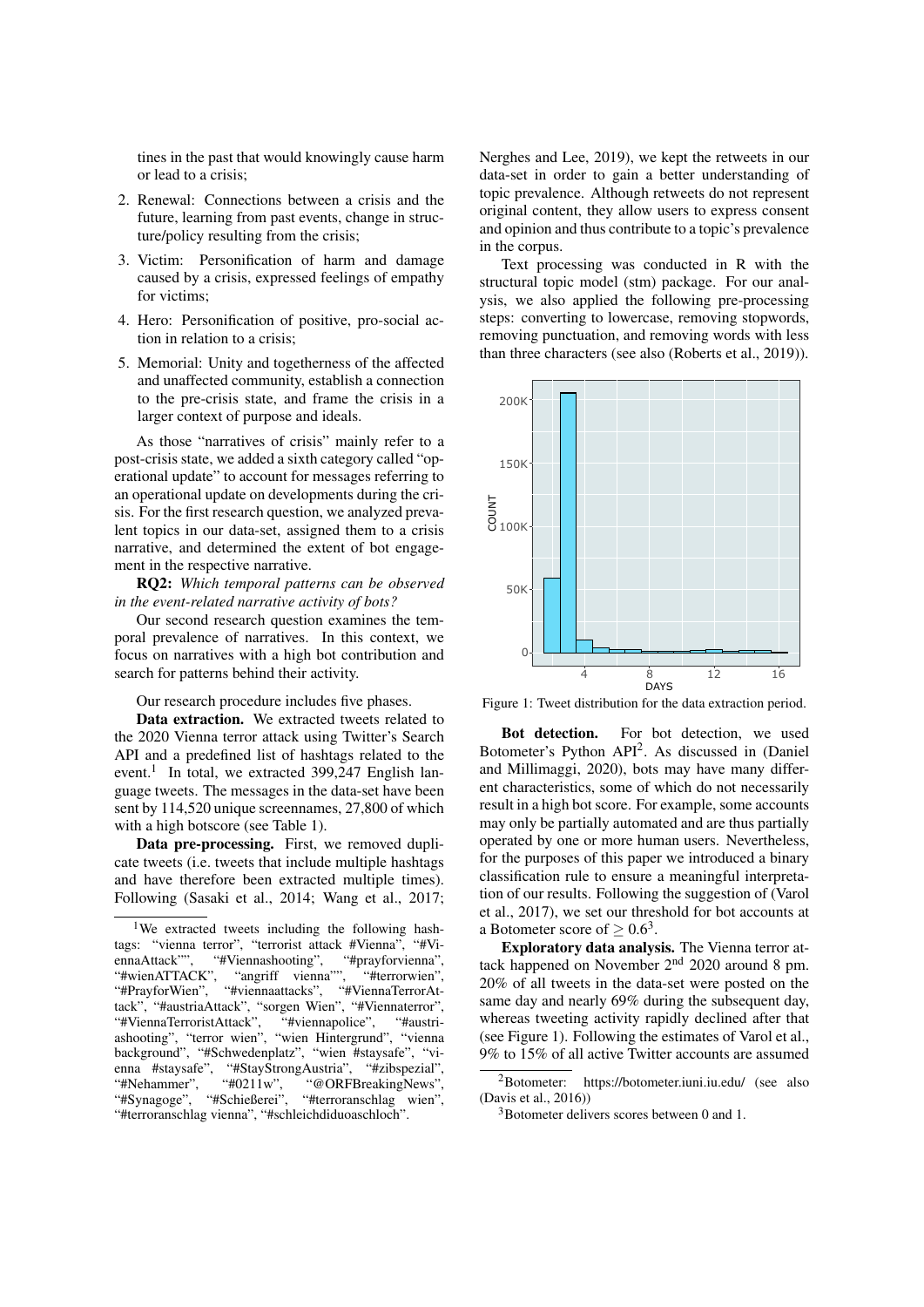

Figure 2: Distribution of bot scores with threshold at 0.6.

to be bot accounts (Varol et al., 2017; Davis et al., 2016). In our data-set, 24.28% of the respective Twitter accounts have been identified as bots according to the threshold described above. The histogram in Figure 2 depicts the distribution of bot scores indicating peaks around a score of 0.25 (most likely human) and 0.75 (most likely bot). In our data-set, 82.29% of the messages are retweets. Interestingly, bots distribute a higher share of retweets (87.41% as compared to 80.21% for humans). An overview of basic information about the data-set is provided in Table 1.



Figure 3: Semantic coherence and exclusivity of each topic with *k = 20*.

Topic model. We derived a structural topic model to find prevalent topics in our data-set. For imple-

mentation purposes, we used R and the stm package (Roberts et al., 2019). In particular, we treat each tweet as a separate document and assign one or more topics to each tweet. To identify a meaningful number of topics *k* for our data-set, we first ran several topic models with a flexible number of topics (between 5 and 40 topics) and then decided on the most suitable number *k*, based on semantic coherence, exclusivity, residuals, and held-out likelihood, see also (Roberts et al., 2019). Our final model consisted of  $k = 20$  topics (see Figure 3).

In contrast to other topic models, e.g. LDA (Blei et al., 2003), structural topic models allow to incorporate covariates. For our model, we introduced a dummy variable ("bot class") to distinguish between "bot" and "human" accounts. This variable was then used as a covariate besides the creation date of a tweet.

The "creation date" covariate was estimated via a spline function. We added custom stopwords<sup>4</sup> and excluded words that appeared in less than five tweets or appeared in more than 80% of all tweets. Figure 5 shows the topics resulting from our model.

While different methods for an assisted validation of topics exist, see, e.g., (Grimmer and Stewart,  $2013$ ; Ramirez et al.,  $2012$ ; Chan and Sältzer, 2020), we opted for a human interpretation of the respective topics. To this end, we used two raters to assign narratives to each topic based on the top 10 words (see Figure 5) and example quotes for each topic. The inter-rater agreement (Cohen's kappa) was between 72.22% and 84.38% for all six groups of narratives. Disagreement cases were discussed after the first round of rating. Table 2 shows an overview of the results of the procedure. Afterwards, further analysis of the output was conducted by running a linear regression using the *estimateEffect* function of the stm package with the "botclass" and "creation date" variables (see also (Roberts et al., 2019)).

#### 4 RESULTS

Among the 20 overall topics that we used in our analysis, four belong to the "operational updates" category. These topics include breaking news content (Topic 14 and Topic 15) describing the situation, appeals to refrain from posting footage of the scene, spreading rumours (Topic 5 and Topic 7) and requests for staying at home or seek shelter (Topic 5). Operational updates belonged to the most prevalent topics

<sup>&</sup>lt;sup>4</sup>The custom stopwords included: vienna, terror, terrorattack, austria, attack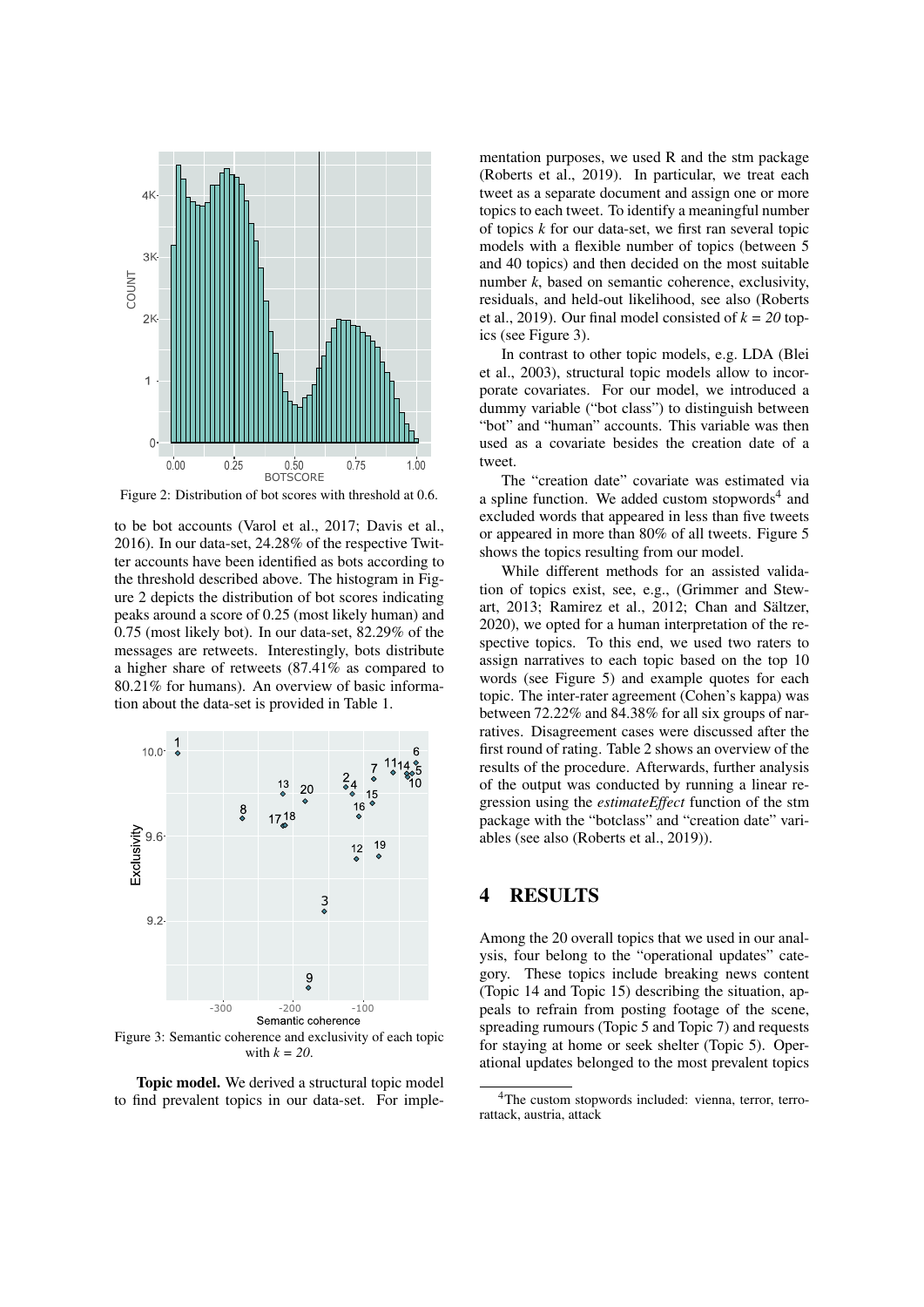| <b>Account type</b>          | Count                              | <b>Tweets</b>                        | <b>Retweets</b>                        |
|------------------------------|------------------------------------|--------------------------------------|----------------------------------------|
| <b>Bots</b><br><b>Humans</b> | 27,800 (24.28%)<br>86,720 (75,72%) | 115,784 (29.00%)<br>283,463 (71.00%) | $101,209(30.80\%)$<br>227,369 (69.20%) |
| Total                        | 114.520                            | 399.247                              | 328,578                                |

Table 1: Basic information about the data-set.



Figure 4: Effect of bot score on topic proportion with γ indicating the probability of a topic over all tweets.

in our data-set.

Aside from operational updates, "blame narratives" dominated the discourse (see Table 2) with five topics in this category (Topics 4, 8, 11, 12, 17). These topics covered accusations against government officials from different countries, referrals to other terror attacks, a lack of lessons-learned from previous terror attacks, and different types of criticism towards Muslim values. Surprisingly, one blame and one victim narrative included the term "India" inside of their top ten terms (see Topic 6 and Topic 11). These occurrences were traced back to a high activity of bots as indicated in Figure 4.

Moreover, "victim narratives" were characterised by the expression of emotions (see Topic 6 and 13) as well as empathy towards the victims of the attack. They were tightly connected to "memorial narratives", with the distinction of putting empathy for victims and their family before an appeal for unity.

Only two topics have been assigned to the "hero narrative" category. The first one refers to three men who carried a police officer to an ambulance despite the continued threat of the perpetrator (Topic 19).

Whereas, the second hero narrative (Topic 10) included praise for the commitment of the police forces involved and several Viennese cultural institutions (e.g. Wiener Konzerthaus) which continued with their (musical) performances to distract the audience and keep them inside the premises.

The "memorial narratives" category (Topics 1, 2, 16, 20) especially includes expressions of unity and togetherness. Sometimes these expressions reflected retweeted statements of foreign government officials (e.g. "*During a phone call with the Austrian Chancellor I conveyed to him our deepest condolences following the terror attacks in Vienna. We stand united with Austria in its fight against extremism and we look forward to expanding our joint cooperation on this front*", Topic 2).

Topics pointing to future measures that should follow the terror attack were assigned to the "renewal narratives" category. For example, those narratives include tweets about an announcement of the amendment of the Austrian "Islamgesetz" which was established in 1912 and was amended in 2015 for the last time (Topics 9 and 18). In particular, resentment to-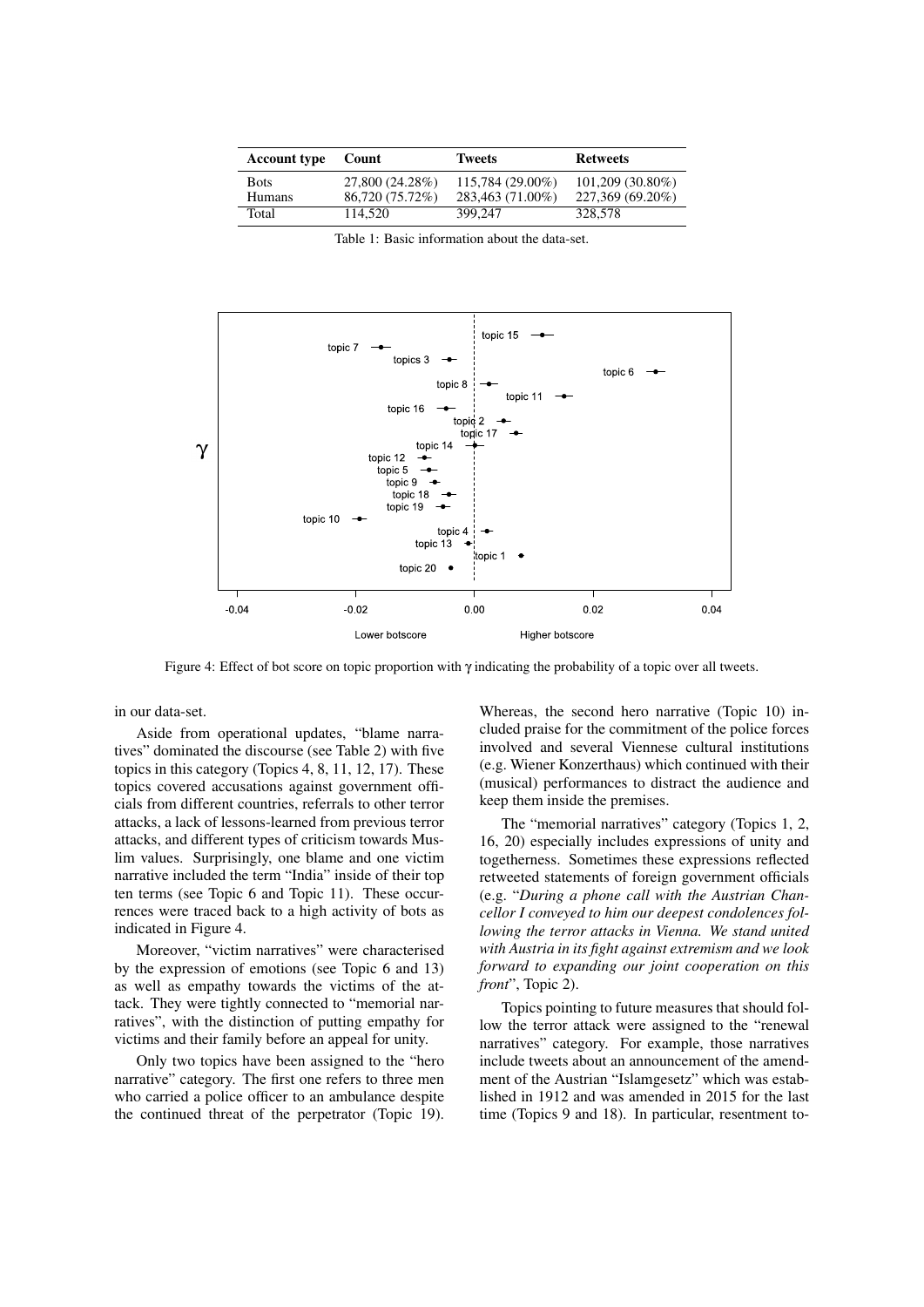| Topic 15           | one, dead, injured, least, terrorist, people, multiple, still, synagogue, austrian       |
|--------------------|------------------------------------------------------------------------------------------|
| Topic 7            | city, can, support, inner, please, europe, kind, way, media, dont                        |
| Topic 3            | islamist, islamic, france, radical, always, can, state, news, india, leaders             |
| Topic <sub>6</sub> | victims, thoughts, families, stands, shocked, saddened, deeply, india, dastardly, tragic |
| Topic 8            | terrorists, peace, back, paris, nice, shooting, kabul, visuals, erdogan, spreading       |
| Topic 11           | terrorism, now, india, europe, will, fake, islamic, hope, terrorists, radical            |
| Topic 16           | hate, terrorist, violence, pray, express, let, peace, love, victims, police              |
| Topic 2            | people, stand, solidarity, united, europe, austrian, fight, condemn, place, full         |
| Topic 17           | amp, people, must, world, islam, today, terrible, faced, ones, possible                  |
| Topic 14           | several, killed, police, person, locations, injured, shot, suspect, shooting, confirmed  |
| Topic 12           | terrorist, also, said, blame, happened, erdogan, president, isis, government, muslim     |
| Topic 5            | public, stay, keep, dont, take, places, away, streets, shelter, home                     |
| Topic 9            | just, know, islam, europe, turkey, never, right, need, says, macron                      |
| Topic 18           | will, people, dear, spread, political, dangerous, tweet, make, well, human               |
| Topic 19           | muslim, terrorist, people, turkish, austrian, injured, woman, police, old, bring         |
| Topic 10           | stop, will, safe, police, started, ever, inside, members, tonights, play                 |
| Topic <sub>4</sub> | muslims, name, europe, others, humanity, terrorists, years, countries, going, attacked   |
| Topic 13           | religion, prayers, innocent, strong, ago, whole, problem, religious, since, hear         |
| Topic 1            | attacks, time, wish, modi, heartfelt, hunted, prime, bless, collaborators, namo          |
| Topic 20           | like, country, world, european, get, war, nothing, cant, live, day                       |
| 0.0%               | 5.0%<br>10.0%<br>15.0%<br>$\gamma$                                                       |

Figure 5: Topic proportion and top 10 words per topic with γ indicating the probability of a topic over all tweets.

wards the amendment and mentioning of critical factors to prevent terror attacks in the future (Topic 3) dominated this narrative.

Overall, most topics were assigned to the blame (5 topics), operational updates (4 topics) and memorial (4 topics) narrative categories. Our case study led to the following observations.

Bots favour global narratives. Figure 4 shows how topic preference changes with respect to account classification. Twitter accounts that have been classified as bots show a disproportionately strong contribution to Topics 6, 11, and 15. The elevated bot activity in Topic 15 might be explained by its "breaking news" content which has already been linked to elevated bot activity by other studies, see, e.g., (Al-Rawi and Shukla, 2020). Topic 6 and 11 (blame and victim narrative) include statements of finger-pointing and empathy with a strong relation to India (see Table 2). In contrast, topics with a strong local connection (e.g. local heroes, comments about the Austrian "Islamgesetz") are preferred by humans rather than bots. The prevalence of two globally connected topics (6 and 11) gives rise to the hypothesis that bot accounts operate on a more international level whereas humans show a preference for local narratives.

Bots contribute to neutral or negative narratives. Bots tend to be more active in operational updates, blame, and victim narratives – which are often associated to a negative or neutral sentiment, see also (Kušen and Strembeck,  $2019$ ). Even though victim narratives might exhibit an expression of hope and togetherness, their main focus lies on grief, shock, and fear. In contrast, positive narratives, such as hero narratives, are propagated predominantly by human accounts. This finding is in line with previous case studies on the behavior of bots during crisis events, see, e.g., (Stella et al., 2018; Shi et al., 2020; Kušen and Strembeck, 2020).

Bot activity follows a temporal pattern. Figure 6 shows the temporal development of each narrative and Figure 6f provides an overview of topics with a high bot involvement. The temporal analysis shows that the three narratives with the highest bot involvement exhibit a similar temporal pattern. Moreover, we found that narratives with a low bot involvement show peaks that can be linked to certain events after the attack. For example, the renewal narrative from Topic 18 (connected to the "Islamgesetz") started picking up popularity shortly after November  $9<sup>th</sup>$  (see Figure 6e). This development coincides with the date of a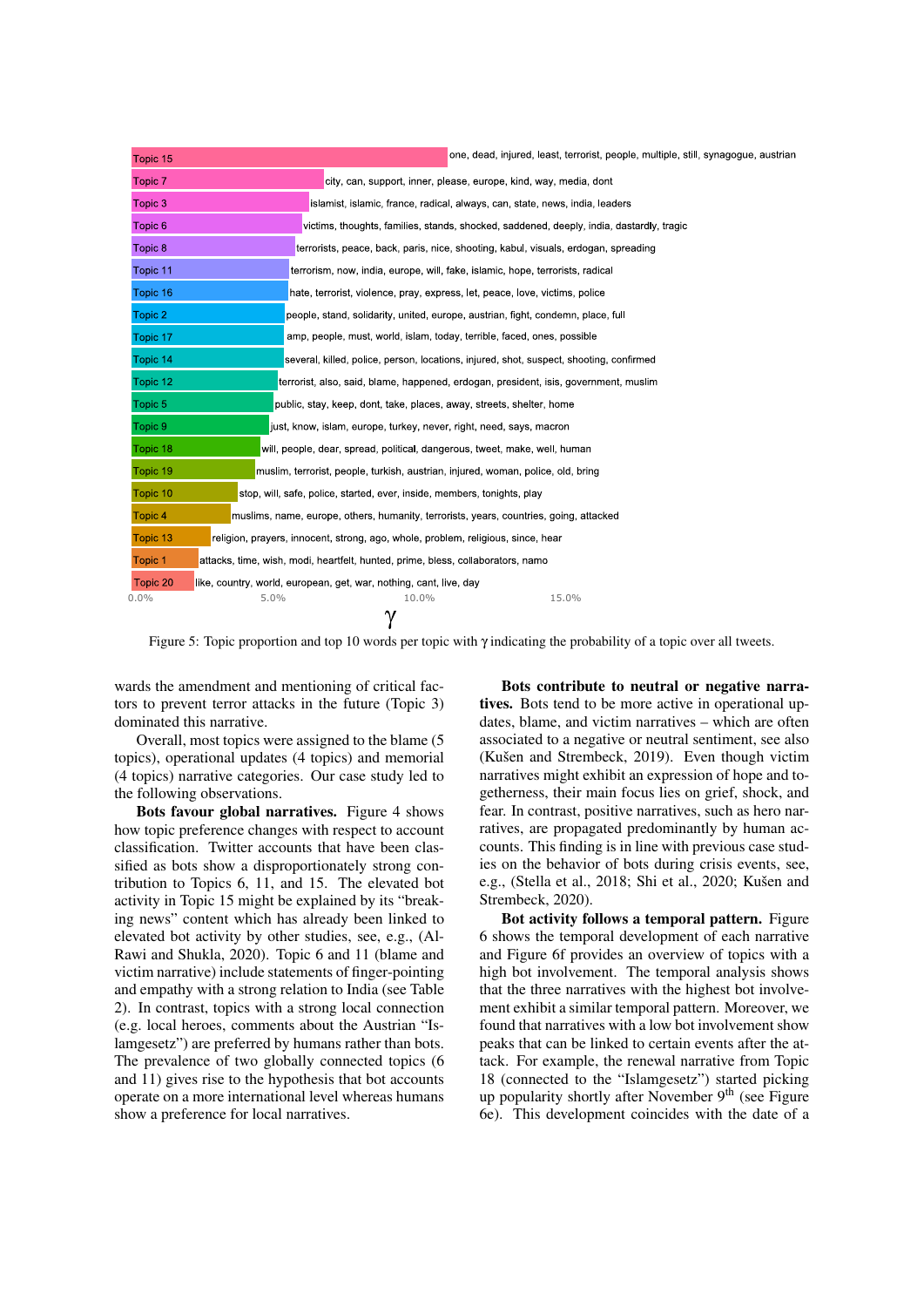press conference where the Austrian Minister of the Interior announced changes in the corresponding law.

## 5 DISCUSSION

The findings of our study suggest that bots especially contributed to neutral and negative narratives rather than to positive ones. In particular, our analysis indicates elevated bot participation in "victim", "blame" and "operational update" narratives. This finding is in line with other studies of bot behavior, such as (Stella et al., 2018; Shi et al., 2020; Kušen and Strembeck, 2020). Moreover, we found that bots preferably spread topics with an international focus and fail to pick up local narratives, as for example the praise for "local heroes". Interestingly, narratives with high bot involvement show a tight connection to India (see Topics 6 and 11 in Table 2).

By means of a temporal analysis, we also found that narratives showing a high bot contribution also exhibit a similar temporal pattern (see Figure 6f). This pattern can be distinguished from other narrative patterns, see Figures 6 (a) to (e).

Our study is subject to several limitations. Firstly, our data-set has been extracted from Twitter only. Therefore, all findings only apply to social media discussions conducted via Twitter. Moreover, we collected tweets based on popular hashtags that appeared in connection with the Vienna terror attack and cannot guarantee the full coverage of all conversations about the event on Twitter. Therefore, our findings should be reviewed and contrasted with results from other social media platforms, e.g. (Wang et al., 2020; Bolsover and Howard, 2019).

One conclusion suggested by our analysis is that bots contribute more to global than local narratives about the event (e.g. topics including the term "India"), which could result from the fact that the dataset we analyzed for this case study included English language tweets only (while the official language in Austria is German). Nevertheless, we believe that our findings can still contribute to a better understanding of social bot behaviour. In particular, the ignorance that bots appear to show towards local narratives is an interesting prospect for further investigations.

We used the structural topic model approach to analyse our text corpus. Since such topic models are derived via unsupervised learning algorithms, it is difficult to provide a robust measure for the quality of the corresponding results. Nevertheless, for our study we used human raters to check the results for plausibility (see Section 3).

As discussed in (Rauchfleisch and Kaiser, 2020),

bot detection in general and Botometer in particular might produce inaccurate results when used in any other language than English. Also, the implementation of arbitrary thresholds can lead to either false positive (humans are classified as bots) or false negatives (bots are classified as humans). To reduce the risk of incorrect bot scores for our accounts, we included English tweets only. However, a change of our threshold for bot classification would certainly affect our results. Therefore, we chose the threshold of ≥ 0.6 based on previous studies on large Twitter datasets (see Section 3) and an exploratory analysis of the distribution of bot scores in our data-set (see Figure 2).

Based on our findings, we suggest further research to investigate the role of locally emerging narratives (e.g. the "hero narrative") during and after crisis events to deduce policy measures for preventing bots from influencing the public discourse.

## 6 CONCLUSION

We analysed a data-set consisting of 399,247 English language tweets related to the Vienna terror attack in November 2020. We used the structural topic model approach to identify 20 topics that have been discussed along with the terror attack. In order to detect narratives during and after the attack, we applied the "narratives of crisis" as proposed by Seeger and Sellnow (Seeger and Sellnow, 2016). The framework suggests that five types of different narratives (blame, victim, memorial, renewal and heroes) mainly occur in the immediate aftermath of a crisis. Moreover, due to Twitter's role as a breaking news outlet (Petrovic et al., 2021), we introduced the "operational update" narrative as an additional category.

In order to map our topics to the six narrative categories, we deployed two human raters who assigned a narrative to each topic. This procedure resulted in the identification of five (25%) blame narratives, four (20%) operational, four (20%) memorial, three (15  $%$ ) renewal, two (10%) victim, and two (10%) hero narratives. The most significant contributions made by bot accounts were found in the "operational updates", "blame", and "victim" narratives, with two of them having a clear international focus. In addition, our temporal analysis indicated that bots seem to follow the same temporal pattern even when contributing to the different narratives. Since a single case study provides a limited view only, we aim to conduct further analyses on data-sets related to other crisis events in the future.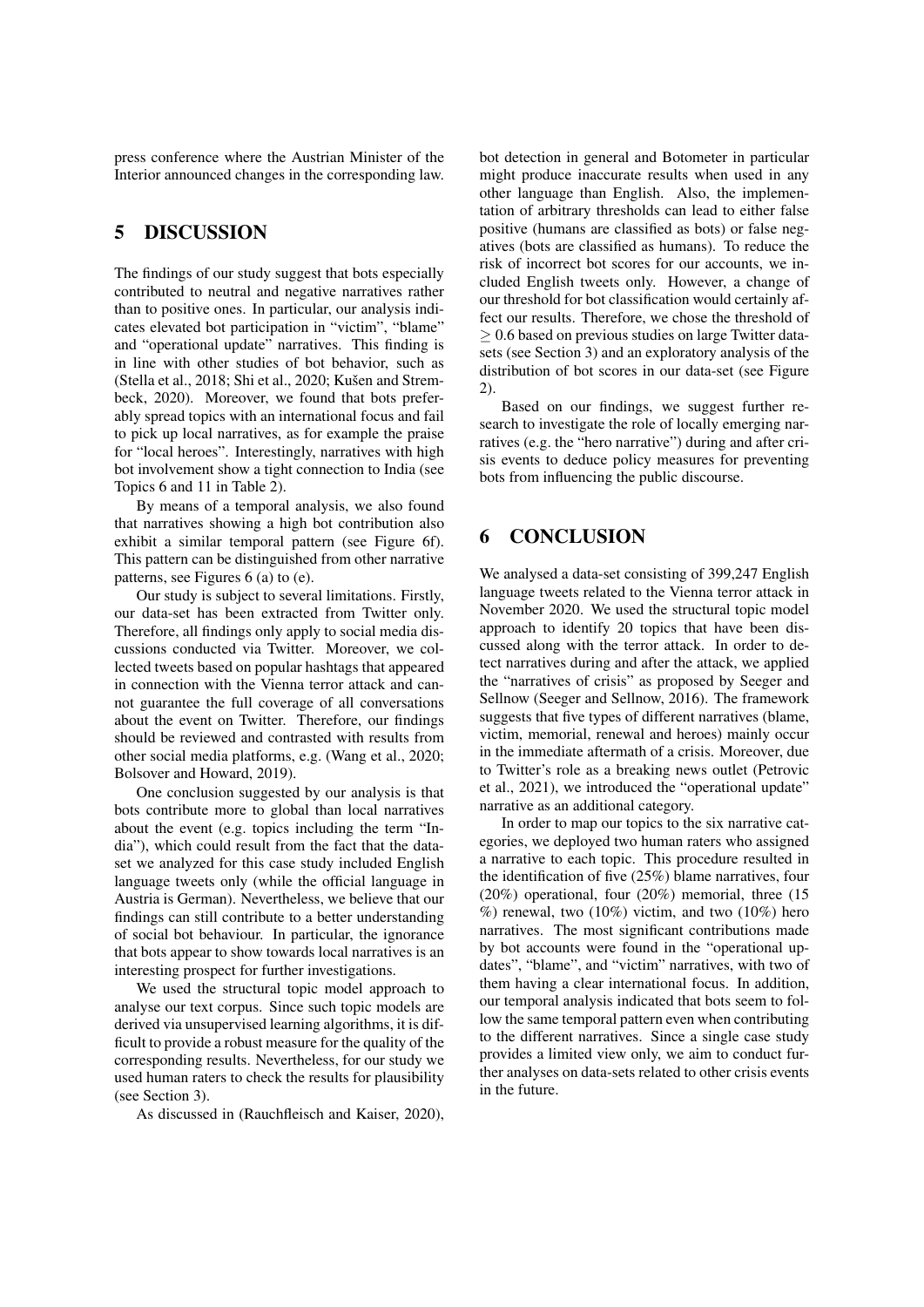



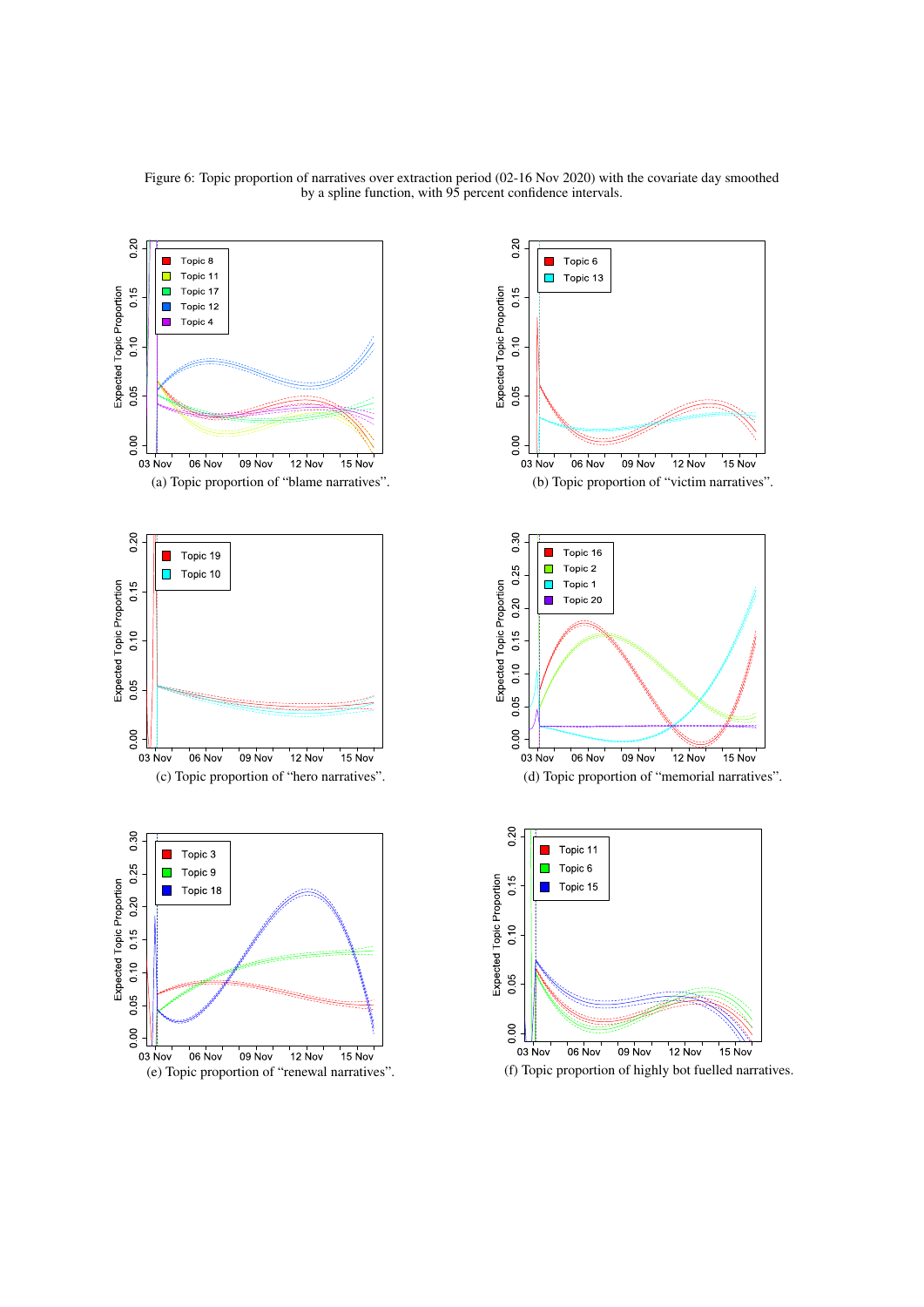|             | Topic No. Narrative Prob. |          | Top 10 words                                                                                              | Quote                                                                                                                                                                                                                                                                                 |
|-------------|---------------------------|----------|-----------------------------------------------------------------------------------------------------------|---------------------------------------------------------------------------------------------------------------------------------------------------------------------------------------------------------------------------------------------------------------------------------------|
| Topic 15    | operational<br>update     |          | terrorist, people,<br>austriar<br>multiple, still, synagogue,<br>10.97% one, dead, injured, least,        | "At least one killed in suspected Vienna terror attack says interior minister READ MORE (URL)"                                                                                                                                                                                        |
| Topic 7     | operational<br>update     | 6.67%    | please, europe,<br>city, can, support, inner,<br>kind, way, media, dont                                   | "If you have footage of any kind of the shooting incident in the inner city of Vienna please upload it on this link DONT share it on social<br>media This way you can support us"                                                                                                     |
| ω<br>Topic. | renewal                   | 6.16%    | always,<br>radical,<br>can, state, news, india, leaders<br>islamist, islamic, france,                     | "With an official claim of responsibility by releasing a video of the perpetrator pledging allegiance to top leader AlHashimi alQurashi<br>calling him an Islamic State fighters is reminding us all that neither its external nor internal ops are over"                             |
| Topic 6     | victim                    | $5.90\%$ | stands,<br>shocked, saddened, deeply, india, das-<br>families,<br>thoughts,<br>tardly, tragic<br>victims, | "Deeply shocked and saddened by the dastardly terror attacks in Vienna India stands with Austria during this tragic time My thoughts are<br>with the victims and their families"                                                                                                      |
| Topic 8     | blame                     | $5.66\%$ | terrorists, peace, back, paris, nice, shoot-<br>ing, kabul, visuals, erdogan, spreading                   | "Enough with the opendoor and bleedingheart policies today more than ever we need to declare zero tolerance towards Islamic fanatics<br>lurking in our societies close ports control our borders protect our children defend our identity"                                            |
| Topic 11    | blame                     | 5.47%    | pe, will, fake, is-<br>lamic, hope, terrorists, radical<br>terrorism, now, india, euro                    | "Europe ignored radical islamic terrorism in India. They kept teaching us fake secularism funding campaigns for fake human rights of<br>terrorists. Now the same terror is knocking at their door Hope they will now take it seriously GRAPHIC VIDEO"                                 |
| Topic 16    | memorial                  | 5.44%    | hate, terrorist, violence, pray, express, let,<br>peace, love, victims, police                            | "I express my sorrow and dismay for the terrorist attack in and I pray for the victims and their families Enough violence Let us together<br>strengthen peace and fraternity Only love can silence hate"                                                                              |
| Topic 2     | memorial                  | 5.32%    | united, europe,<br>austrian, fight, condemn, place, full<br>people, stand, solidarity,                    | "During a phone call with the Austrian Chancellor I conveyed to him our deepest condolences following the terror attacks in Vienna We<br>stand united with Austria in its fight against extremism and we look forward to expanding our joint cooperation on this front"               |
| Topic 17    | blame                     | $5.28\%$ | islam, today, ter-<br>rible, faced, ones, possible<br>amp, people, must, world,                           | "If any holy book under any circumstances propogates killing beheading lynching owning women amp stoning gays to death then that book<br>amp its ignorant followers belong in the dark ages Time to call for rewrites of such problematic passages amp to demand reforms"             |
| Topic 14    | operational<br>update     | 5.27%    | several, killed, police, person, locations,<br>injured, shot, suspect, shooting, confirmed                | "CONFIRMED at the moment 0800 pm several shots fired beginning at Seitenstettengasse several suspects armed with rifles six different<br>shooting locations one deceaced person several injured 1 officer included 1 suspect shot and killed by police officers"                      |
| Topic 12    | blame                     | $5.07\%$ | happened, erdo-<br>gan, president, isis, government, muslim<br>terrorist, also, said, blame,              | "I am Muslim and I blame Turkish president Erdogan for what happened in [removed] I also blame every government that empowered and<br>funded Wahhabist terrorist ideology. We await your apology"                                                                                     |
| Topic 5     | operational<br>update     | 4.93%    | public, stay, keep, dont, take, places, away,<br>streets, shelter, home                                   | "Please dont stare any rumours accusations speculations or unconfirmed numbers of victims that does not help at all Stay inside take shelter<br>Keep away from public places."                                                                                                        |
| Topic 9     | renewal                   | $4.76\%$ | just, know, islam, europe, turkey, never,<br>right, need, says, macron                                    | "After the terror attack in Vienna Austria wants to ban political Islam s government wants powers to close mosques strip citizenship and<br>imprison terrorists for life tells you more"                                                                                              |
| Topic 18    | renewal                   | $4.46\%$ | will, people, dear, spread, political, dan-<br>, human<br>gerous, tweet, make, well,                      | "Austria will make it a criminal to offence to spread political Islam following Islamic extremists terror attack"                                                                                                                                                                     |
| Topic 19    | hero                      | $4.28\%$ | muslim, terrorist, people, turkish, austrian,<br>injured, woman, police, old, bring                       | $\rm{m}$<br>"Turkish youths who rescue an old woman in a terrorist attack in the Austrian capital Vienna and bring an injured police officer to<br>ambulance Yes these people are Muslim"                                                                                             |
| Topic 10    | hero                      | $3.69\%$ | stop, will, safe, police, started, ever, inside,<br>members, tonights, play                               | "Police kept us safe inside the after tonights performance While we waited members of phil started to play No [removed] will ever stop the<br>music in [removed]                                                                                                                      |
| Topic 4     | blame                     | 3.43%    | muslims, name, europe, others, humanity,<br>terrorists, years, countries, going, attacked                 | "Terrorists attacked multiple places in Austrian capital Many dead n several others injured 1 terrorist gunned down others on the run Europe<br>is going to pay massively in coming years for supporting amp giving refuge to radicals in the name of humanity"                       |
| Topic 13    | victim                    | 2.76%    | religion, prayers, innocent, strong, ago,<br>whole, problem, religious, since, hear                       | "Incredibly shocked to know about the ongoing terror attack in Vienna. Having lived in that city its even more heartbreaking to hear whats<br>happening since last night. All my love amp prayers to the ppl of Vienna Hope the perpetrators are brought to justice soon Stay strong" |
| Topic 1     | memorial                  | 2.32%    | heartfelt, hunted,<br>s, namo<br>prime, bless, collaborators<br>attacks, time, wish, modi,                | "Ahm deeply shocked by tterrible attacks in vienna tonight tuks thoughts are wi tfolk of austria we stand united wi you against terror"                                                                                                                                               |
| Topic 20    | memorial                  | $2.17\%$ | like, country, world, european, get, war,<br>nothing, cant, live, day                                     | "If someone Hurt your Religious feelings You Can 1 Protest on Social media 2 File FIR 3 File Court cases 4 Do Peaceful protest March<br>But You Cant 1 Behead people 2 Burn Cities 3 Loot their properties 4 Rape their women 5 Start Genocide"                                       |
|             |                           |          |                                                                                                           | Table 2: Topic overview including assigned narrative, topic probability, top 10 most frequent words and an example quote of a tweet with a high proportion of the topic.                                                                                                              |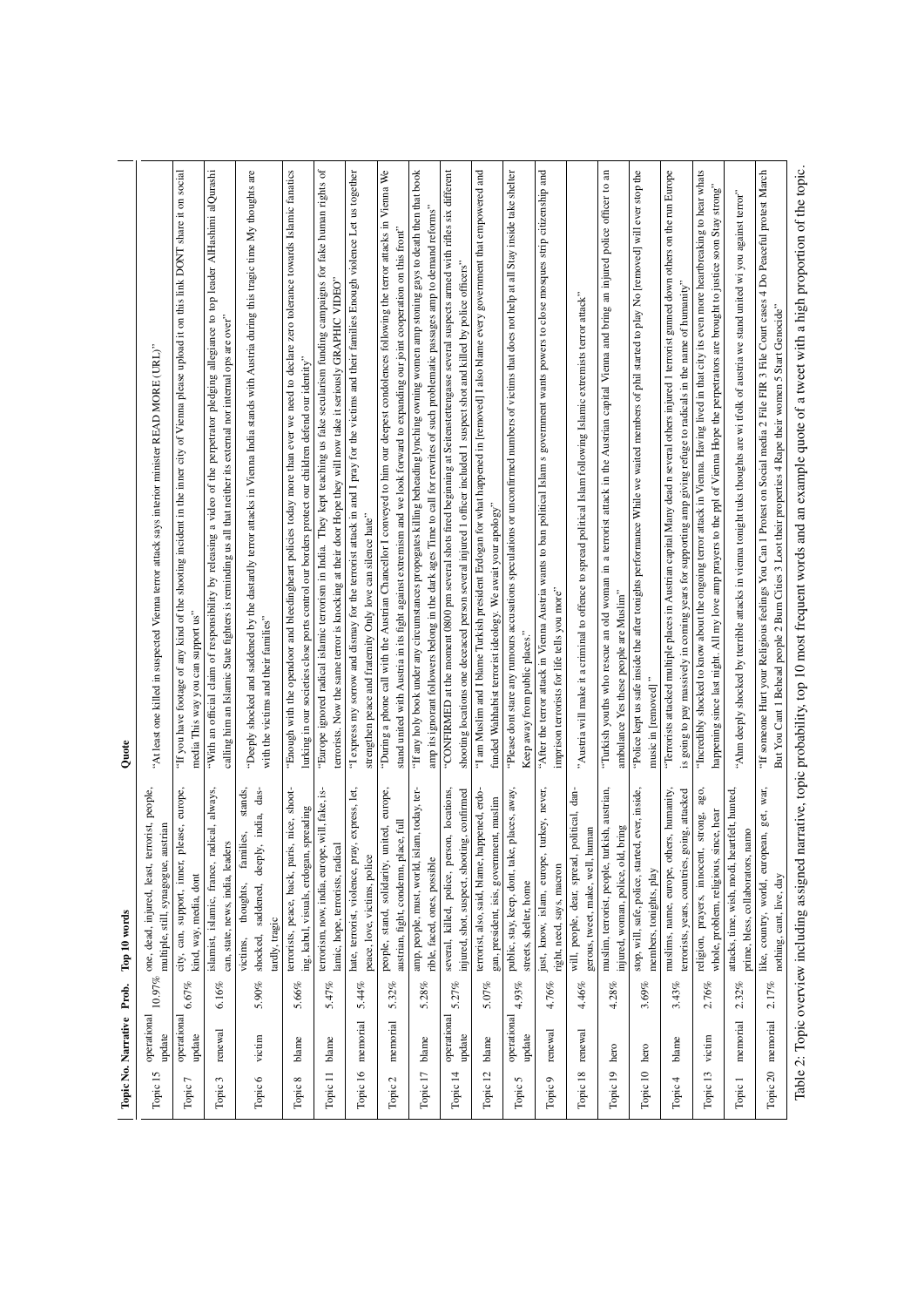#### REFERENCES

- Al-Rawi, A., Kane, O., and Bizimana, A.-J. (2021). Topic modelling of public twitter discourses, part bot, part active human user, on climate change and global warming. *Journal of Environmental Media*, 2.
- Al-Rawi, A. and Shukla, V. (2020). Bots as active news promoters: A digital analysis of covid-19 tweets. *Information*, 11(10).
- Allem, J.-P., Ferrara, E., Uppu, S. P., Cruz, T. B., and Unger, J. B. (2017). E-cigarette surveillance with social media data: Social bots, emerging topics, and trends. *JMIR Public Health Surveill*, 3(4):e98.
- Blei, D. M., Ng, A. Y., and Jordan, M. I. (2003). Latent dirichlet allocation. *the Journal of machine Learning research*, 3:993–1022.
- Bolsover, G. and Howard, P. (2019). Chinese computational propaganda: automation, algorithms and the manipulation of information about chinese politics on twitter and weibo. *Information, Communication & Society*, 22(14):2063–2080.
- Chan, C.-h. and Sältzer, M. (2020). oolong: An r package for validating automated content analysis tools. *Journal of Open Source Software*, 5:2461.
- Coombs, T. and Holladay, J. (2014). How publics react to crisis communication efforts . *Journal of Communication Management*, 18(1):40–57.
- Daniel, F. and Millimaggi, A. (2020). On twitter bots behaving badly:a manual and automated analysis of python code patterns on github. *Journal of Web Engineering*, 18(8):801–836–801–836.
- Davis, C. A., Varol, O., Ferrara, E., Flammini, A., and Menczer, F. (2016). Botornot: A system to evaluate social bots. In *Proceedings of the 25th International Conference Companion on World Wide Web*, WWW '16 Companion, page 273–274, Republic and Canton of Geneva, CHE. International World Wide Web Conferences Steering Committee.
- Ferrara, E. (2020). What types of covid-19 conspiracies are populated by twitter bots? *First Monday*, 25(6).
- Fischer-Preßler, D., Schwemmer, C., and Fischbach, K. (2019). Collective sense-making in times of crisis: Connecting terror management theory with twitter user reactions to the berlin terrorist attack. *Computers in Human Behavior*, 100:138–151.
- Frandsen, F. and Johansen, W. (2007). *Krisekommunikation: Når virksomhedens image og omdømme er truet.* Samfundslitteratur.
- Frandsen, F. and Johansen, W. (2010). *Crisis Communication, Complexity, and the Cartoon Affair: A Case Study*, chapter 21, pages 425–448. John Wiley & Sons, Ltd.
- Gascó, M., Bayerl, P. S., Denef, S., and Akhgar, B. (2017). What do citizens communicate about during crises? analyzing twitter use during the 2011 uk riots. *Government Information Quarterly*, 34(4):635–645.
- Giglietto, F. and Lee, Y. (2017). A hashtag worth a thousand words: Discursive strategies around #jenesuispascharlie after the 2015 charlie hebdo shooting. *Social Media + Society*, 3(1):2056305116686992.
- Greenberg, J., Pyszczynski, T., and Solomon, S. (1986). *The Causes and Consequences of a Need for Self-Esteem: A Terror Management Theory*, pages 189– 212. Springer New York, New York, NY.
- Grimmer, J. and Stewart, B. M. (2013). Text as data: The promise and pitfalls of automatic content analysis methods for political texts. *Political Analysis*, 21(3):267–297.
- Khaund, T., Al-Khateeb, S., Tokdemir, S., and Agarwal, N. (2018). Analyzing social bots and their coordination during natural disasters. In Thomson, R., Dancy, C., Hyder, A., and Bisgin, H., editors, *Social, Cultural, and Behavioral Modeling*, pages 207–212, Cham. Springer International Publishing.
- Kiwan, N. (2016). Freedom of thought in the aftermath of the charlie hebdo attacks. *French Cultural Studies*, 27(3):233–244.
- Kušen, E. and Strembeck, M. (2018). Why so emotional? an analysis of emotional bot-generated content on twitter. In *Proceedings of the 3rd International Conference on Complexity, Future Information Systems and Risk - COMPLEXIS,*, pages 13–22. INSTICC, SciTePress.
- Kušen, E. and Strembeck, M. (2019). Something draws near, I can feel it: An analysis of human and bot emotion-exchange motifs on Twitter. *Online Social Networks and Media*, 10-11.
- Kušen, E. and Strembeck, M. (2020). You talkin' to me? Exploring Human/Bot Communication Patterns during Riot Events. *Information Processing & Management*, 57(1).
- Kušen, E. and Strembeck, M. (2021a). Building blocks of communication networks in times of crises: Emotionexchange motifs. *Computers in Human Behavior*, 123.
- Kušen, E. and Strembeck, M. (2021b). Emotional Communication During Crisis Events: Mining Structural OSN Patterns. *IEEE Internet Computing*, 25(02):58– 65.
- Nerghes, A. and Lee, J.-S. (2019). Narratives of the refugee crisis: A comparative study of mainstream-media and twitter. *Media and Communication*, 7(2):275–288.
- Petrovic, S., Osborne, M., McCreadie, R., Macdonald, C., Ounis, I., and Shrimpton, L. (2021). Can twitter replace newswire for breaking news? *Proceedings of the International AAAI Conference on Web and Social Media*, 7(1):713–716.
- Ramirez, E. H., Brena, R., Magatti, D., and Stella, F. (2012). Topic model validation. *Neurocomputing*, 76(1):125–133. Seventh International Symposium on Neural Networks (ISNN 2010) Advances in Web Intelligence.
- Rauchfleisch, A. and Kaiser, J. (2020). The false positive problem of automatic bot detection in social science research. *PLOS ONE*, 15(10):1–20.
- Roberts, M. E., Stewart, B. M., and Tingley, D. (2019). stm: An r package for structural topic models. *Journal of Statistical Software*, 91(2):1–40.
- Sasaki, K., Yoshikawa, T., and Furuhashi, T. (2014). Online topic model for Twitter considering dynamics of user